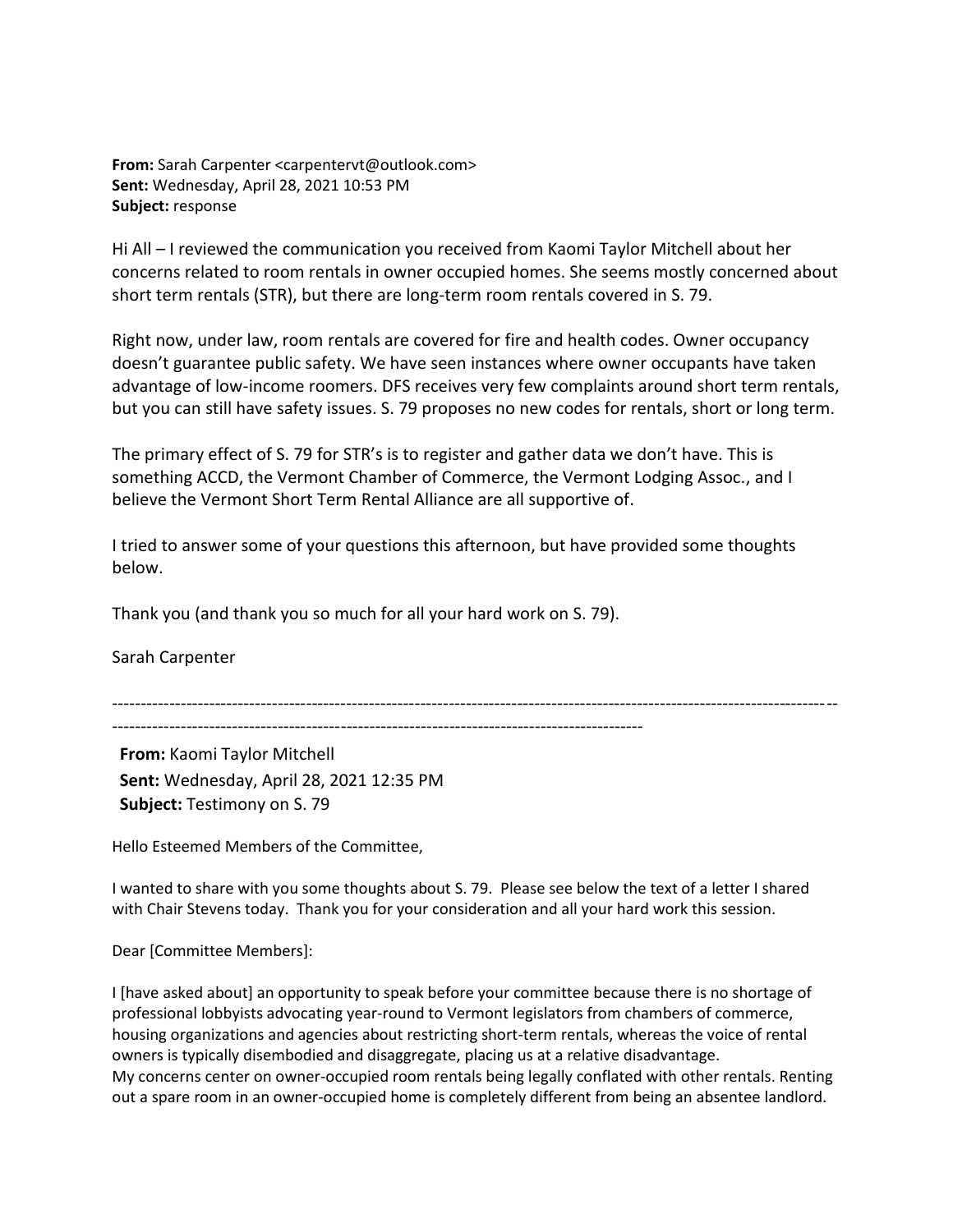They create vastly different implications for neighborhoods, visitors and the rental market. The two should not be conflated in S.79 or any piece of legislation. **I am advocating a carveout for rental spaces of 1000 sq ft or less in a building where the owner is in residence.** 

You would be taking room rentals out of current public safety law. There can be bad rooming situations with owner occupants sometimes involving someone who is low income or disabled.

**The overreach of the legislation in its current state will harm hundreds if not thousands of economically vulnerable people.** According to Airbnb's research, most AirBNBs are hosted by women. In Vermont, 26% of Airbnb hosts are senior citizens. *(Source: Airbnb's published research.)* Owneroperators are making four or low five figures, not the millions of dollars realized by absentee owners of 20-unit buildings. They shouldn't be subject to the same financial and time-intensive requirements. S. 79 is just proposing a registry so I am not sure how that harms the industry or what the overreach is. Short term rentals are now subject to inspections if there is a complaint. In reality there are very few because people just leave. We are not proposing any additional standards. If you are in a bad long term room rental that needs inspection you can't just leave and may need an inspection.

**Public safety concerns of my rental are no greater than those of any private home.** As a homeowner I can share my guest room for free with countless rotating people so long as I comply with VT's current public safety guidelines. I can even list it on Couchsurfing.com and invite traveling strangers for free. Money being the only differentiating factor reveals that this bill is mistaking a commerce difference for a safety one.

This is accurate, but if it is a business shouldn't you be subject to some public safety standards?

**This bill unnecessarily duplicates existing data collection by the state to compile a list that already exists**. Short term rentals in Vermont are already legally mandated to register with and pay an annual fee to the Secretary of State in order to pay Room and Meals Tax. If a distribution channel is needed to communicate with short-term rental owners, Vermont can easily achieve this via existing mechanisms such as the Secretary of State, Department of Tax, Airbnb, VRBO, general news, and the VTSTRA. The tax department doesn't let out tax information unless required to in legislation. Some STR owners may have multiple properties under one tax ID number. I don't believe the SOS or Tax have property level data, only owner information. Those with Air B & B accounts operate under Air B & B's tax ID. ACCD and the VT Chamber has tried to get a list but there really isn't one. <https://tax.vermont.gov/business/industry/short-term-rentals>

**Short term rental owners in Vermont are also legally mandated to post health and safety information, review and self-certify a list of best practices provided by the state, and allow DOH inspection.** This bill adds nothing but layers of bureaucracy and expense unsustainable for part-time residence sharers. Of course, that's exactly what some of the advocates behind this type of legislation hope, that overloading minor entrepreneurs with bureaucracy will drive them out of business and eliminate their competition. All we are adding is the requirement to register, I am not sure much bureaucracy is being added. For STR's with rooms you would pay only one \$35 per room per year. You can rent that room over the year to dozens of customers and only pay \$35 once. The data is something ACCD, the Vermont Chamber and the lodging industry all really want. There are no other new regulations in in S. 79. (There are other bills proposing things and I expect you will see that next year.)